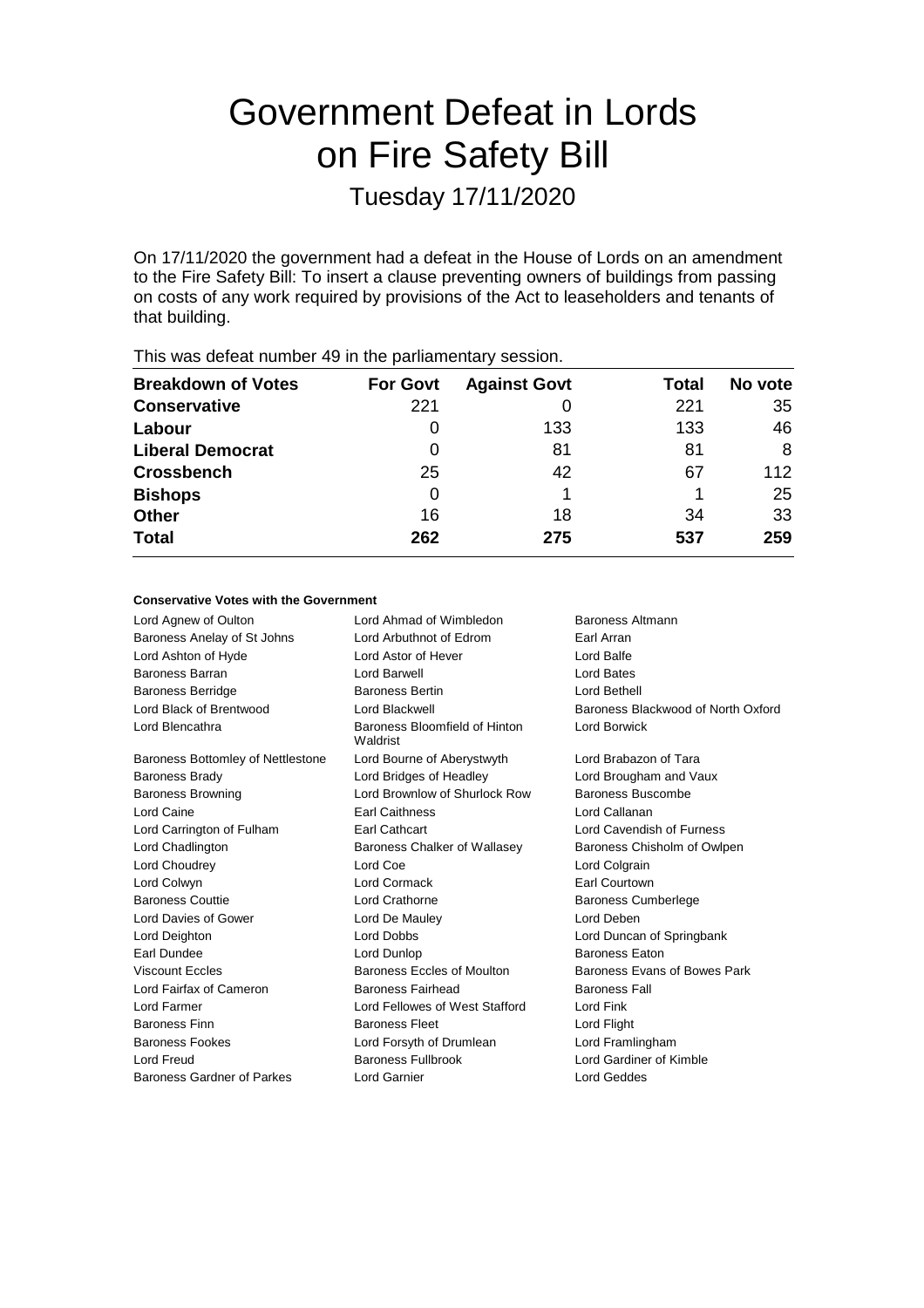Lord Gilbert of Panteg **Lord Glenarthur** Lord General Lord Glenarthur Lord Glendonbrook<br>
Lord Gold<br>
Lord Goodlad Lord Gold **Baroness** Goldie **Baroness** Goldie Lord Grade of Yarmouth Lord Greenhalgh Lord Griffiths of Fforestfach Lord Grimstone of Boscobel Lord Hague of Richmond Viscount Hailsham Lord Hamilton of Epsom Lord Hammond of Runnymede Lord Haselhurst Lord Hayward **Baroness Helic** Lord Henley<br>
Lord Herbert of South Downs Lord Hill of Oareford Lord Henley Lord Herbert of South Downs Lord Hill of Oareford Lord Hodgson of Astley Abbotts Baroness Hodgson of Abinger Lord Holmes of Richmond Baroness Hooper Lord Horam Lord Howard of Lympne Lord Howard of Rising Earl Howe Lord Hunt of Wirral Lord James of Blackheath Baroness Jenkin of Kennington Lord Johnson of Marylebone Lord Jopling Lord Keen of Elie **Lord King of Bridgwater** Lord Kirkham Lord Kirkhope of Harrogate Lord Lamont of Lerwick Lord Lancaster of Kimbolton Lord Lang of Monkton Lord Lansley Lord Leigh of Hurley Lord Lexden **Lord Lindsay** Lord Lilley **Communication** Lord Lilley **Earl Lindsay** Lord Lingfield **Earl Liverpool** Earl Liverpool **Lord Livingston of Parkhead** Marquess of Lothian **Lord Lord Lucas** Lord Lucas **Lord Mackay of Clashfern** Baroness Manzoor Lord Marland Lord Marlesford Lord McColl of Dulwich Baroness McGregor-Smith Lord McInnes of Kilwinning Baroness McIntosh of Pickering Lord Mendoza **Baroness Meyer** Baroness Meyer Baroness Mone Duke of Montrose Baroness Morgan of Cotes Baroness Morris of Bolton **Baroness Morrissey Lord Moylan** Lord Moynihan **Lord Lord Naseby** Lord Nash Baroness Neville-Rolfe **Baroness Newlove** Baroness Newlove **Baroness Nicholson of Winterbourne** Baroness Noakes Lord Northbrook Lord Norton of Louth Lord O'Shaughnessy Lord Parkinson of Whitley Bay Lord Patten Baroness Penn **Baroness Pidding** Lord Pickles **Baroness Pidding** Baroness Pidding Lord Polak **Lord Popat Lord Popat Construction** Lord Price Lord Rana Lord Randall of Uxbridge Lord Ranger Baroness Rawlings **Example 2** Lord Reay **Baroness Redfern** Lord Ribeiro Viscount Ridley Lord Risby Lord Robathan **Baroness Rock** Lord Rose of Monewden Lord Saatchi **Baroness Sanderson of Welton** Lord Sarfraz Lord Sassoon **Baroness Sater** Baroness Sater Baroness Scott of Bybrook Baroness Seccombe **Lord Selkirk of Douglas** Baroness Shackleton of Belgravia Lord Sharpe of Epsom Lord Sheikh Baroness Shephard of Northwold Lord Sherbourne of Didsbury Lord Shinkwin **Earl Shinkwin** Earl Shrewsbury Lord Smith of Hindhead **Baroness Stedman-Scott** Lord Sterling of Plaistow Lord Stewart of Dirleton Lord Strathclyde Baroness Stroud Baroness Sugg **Lord Suri** Lord Suri **Lord Taylor of Holbeach** Lord Tebbit Lord Trefgarne Lord Trimble Lord True Lord Tugendhat Viscount Ullswater Lord Vaizey of Didcot **Baroness Vere of Norbiton** Baroness Verma Lord Vinson Lord Wakeham Lord Waldegrave of North Hill Baroness Warsi Lord Wasserman Lord Wharton of Yarm Lord Whitby Baroness Wilcox Lord Willetts Baroness Williams of Trafford Baroness Wyld Lord Young of Cookham Lord Young of Graffham Viscount Younger of Leckie

**Conservative Votes against the Government**

#### **Labour Votes with the Government**

| <b>Labour Votes against the Government</b> |                                |               |
|--------------------------------------------|--------------------------------|---------------|
| Lord Alli                                  | Baroness Armstrong of Hill Top | Lord Bach     |
| <b>Baroness Bakewell</b>                   | Lord Bassam of Brighton        | Lord Berkeley |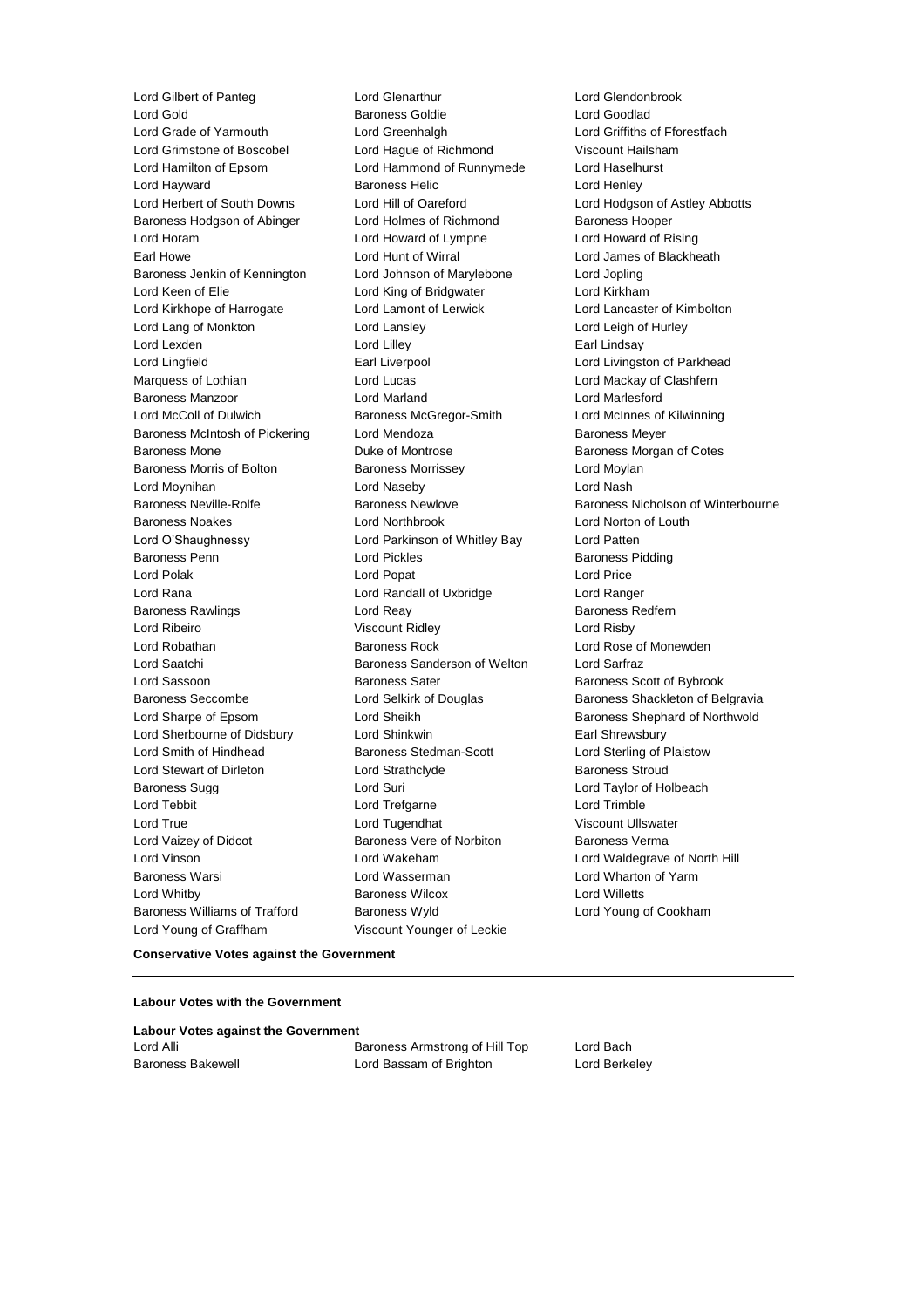Baroness Billingham Baroness Blower Lord Blunkett Lord Boateng Lord Bradley Lord Brooke of Alverthorpe Lord Browne of Ladyton Baroness Bryan of Partick Lord Campbell-Savours Lord Carter of Coles Baroness Chakrabarti Viscount Chandos Lord Clark of Windermere Baroness Cohen of Pimlico Lord Collins of Highbury Baroness Corston **Baroness Crawley Baroness Crawley** Lord Davidson of Glen Clova Lord Davies of Oldham Lord Davies of Brixton Lord Desai Baroness Donaghy **Lord Donoughue Baroness Drake** Baroness Drake Lord Dubs Lord Eatwell Lord Elder Lord Faulkner of Worcester Lord Filkin Lord Foulkes of Cumnock Baroness Gale **Lord Glasman** Baroness Golding **Baroness** Golding Baroness Goudie Lord Grantchester Lord Griffiths of Burry Port Lord Grocott **Lord Harris of Haringey** Lord Harris of Haringey Lord Haskel **Lord Haworth** Lord Haworth **Baroness Hayman of Ullock** Baroness Hayter of Kentish Town Baroness Healy of Primrose Hill Lord Hendy Baroness Henig **Lord Hollick** Lord Hollick Lord Howarth of Newport Lord Hoyle Lord Hunt of Kings Heath Lord Hutton of Furness Lord Jones Baroness Jones of Whitchurch Lord Jordan Lord Judd **Lord Kennedy of Southwark** Lord Kestenbaum Baroness Kingsmill Lord Knight of Weymouth Baroness Lawrence of Clarendon Lord Layard **Lord Lennie** Lord Lennie **Lord Levy** Baroness Liddell of Coatdyke Lord Liddle Lord Linesey Baroness Lister of Burtersett Lord MacKenzie of Culkein Baroness Mallalieu Lord Mandelson **Baroness Massey of Darwen** Lord McAvoy Lord McConnell of Glenscorrodale Baroness McIntosh of Hudnall Lord McKenzie of Luton Lord McNicol of West Kilbride Lord Mendelsohn Lord Mitchell Lord Monks Lord Morris of Aberavon Lord Murphy of Torfaen Baroness Nye **Baroness Osamor** Charoness Osamor Charoness Osamor Charoness Osamor Charoness Osamor Charoness Osamor Baroness Pitkeathley Lord Ponsonby of Shulbrede Lord Prescott Baroness Primarolo **Baroness Prosser Baroness Prosser** Lord Puttnam Baroness Quin **Baroness Ramsay of Cartvale** Baroness Rebuck Lord Reid of Cardowan Lord Robertson of Port Ellen Lord Rooker Lord Rosser Lord Rowlands Baroness Royall of Blaisdon Lord Sawyer Baroness Sherlock Lord Sikka Viscount Simon **Baroness Smith of Basildon** Baroness Smith of Gilmorehill Lord Snape Lord Soley Baroness Taylor of Bolton Baroness Thornton **Lord Touhig Lord Triesman** Lord Triesman Lord Tunnicliffe **Lord Turnberg Community** Baroness Warwick of Undercliffe Lord Watson of Invergowrie Lord Watts Lord West of Spithead Baroness Wheeler **Baroness Whitaker** Lord Whitty Baroness Wilcox of Newport Lord Wills Lord Winston Lord Wood of Anfield Lord Young of Norwood Green Baroness Young of Old Scone

#### **Liberal Democrat Votes with the Government**

#### **Liberal Democrat Votes against the Government**

| Lord Addington                                | Lord Alderdice                     | Lord Allan of Hallam           |
|-----------------------------------------------|------------------------------------|--------------------------------|
| Baroness Bakewell of Hardington<br>Mandeville | <b>Baroness Barker</b>             | Lord Beith                     |
| Baroness Benjamin                             | Baroness Bonham-Carter of Yarnbury | Baroness Bowles of Berkhamsted |
| Lord Bradshaw                                 | <b>Baroness Brinton</b>            | Lord Bruce of Bennachie        |
| Lord Burnett                                  | Baroness Burt of Solihull          | Lord Campbell of Pittenweem    |
| Lord Clement-Jones                            | Lord Cotter                        | Lord Dholakia                  |
| <b>Baroness Doocey</b>                        | <b>Baroness Featherstone</b>       | Lord Foster of Bath            |
| Lord Fox                                      | Baroness Garden of Frognal         | Lord German                    |
| Lord Goddard of Stockport                     | Lord Greaves                       | <b>Baroness Grender</b>        |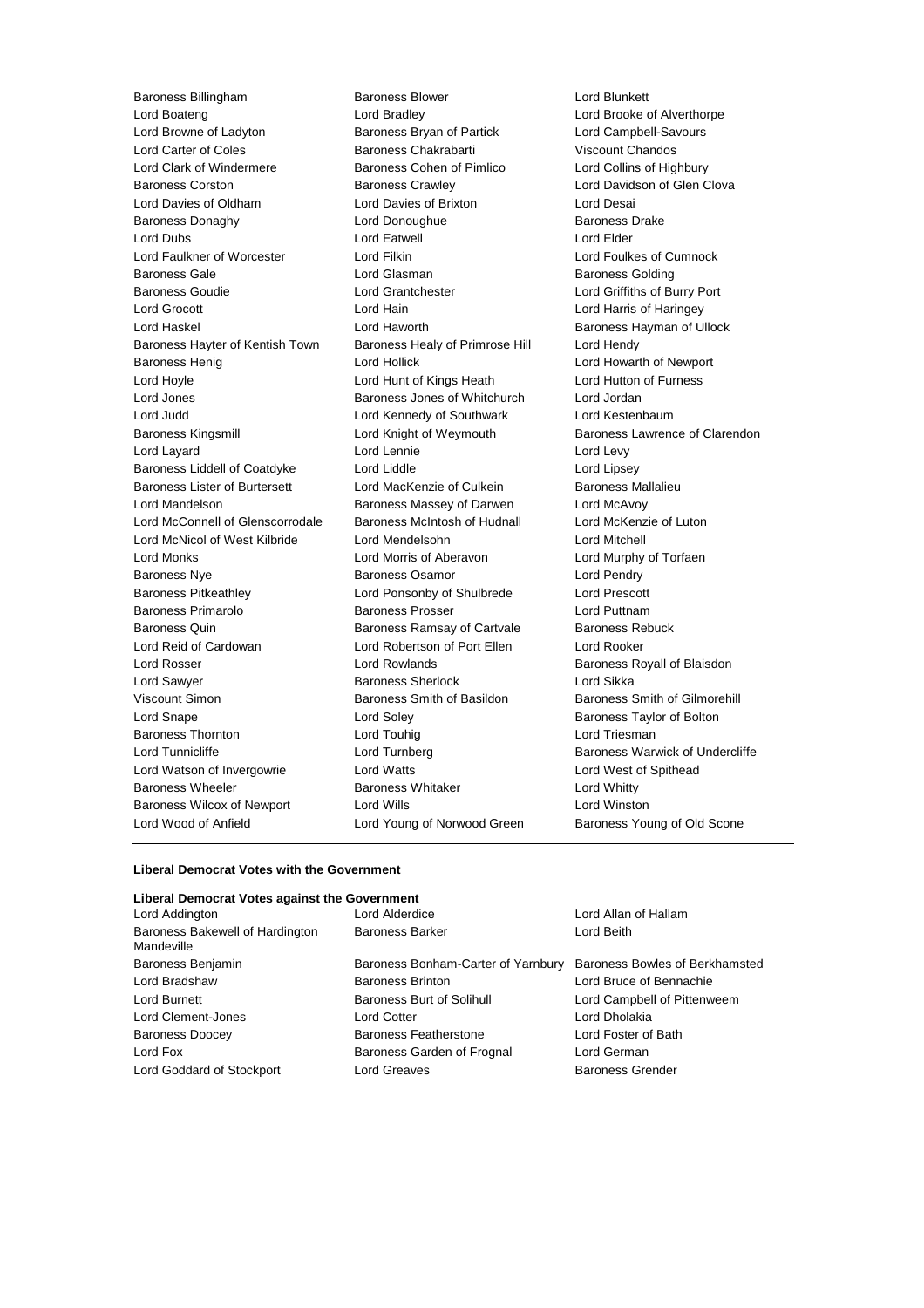Lord Hussain Baroness Hussein-Ece Baroness Janke Baroness Jolly Lord Jones of Cheltenham Baroness Kramer Lord Lee of Trafford **Baroness Ludford** Lord Marks of Henley-on-Thames Lord McNally Baroness Miller of Chilthorne Domer Lord Newby Baroness Northover **Lord Cates** Lord Oates **Lord Paddick**<br>
Lord Palmer of Childs Hill **Baroness Parminter** Baroness Pin Lord Palmer of Childs Hill Baroness Parminter Baroness Parminter Baroness Pinnock Lord Purvis of Tweed Baroness Randerson Lord Razzall Lord Redesdale Lord Rennard Lord Roberts of Llandudno Baroness Scott of Needham Market Lord Scriven Lord Charless Scott of Needham Market Lord Scriven Baroness Sheehan **Lord Shipley Baroness Smith of Newnham** Lord Stephen Lord Stoneham of Droxford Lord Storey Lord Stunell **Baroness Suttie Lord Taverne** Lord Taylor of Goss Moor **Lord Teverson** Baroness Thomas of Winchester Lord Thomas of Gresford Baroness Thornhill Viscount Thurso Lord Tope **Baroness Tyler of Enfield** Lord Tyler Lord Tyler Lord Verjee Lord Wallace of Saltaire Lord Wallace of Tankerness Baroness Walmsley Lord Willis of Knaresborough Lord Wrigglesworth

Baroness Hamwee Baroness Harris of Richmond Baroness Humphreys

## **Crossbench Votes with the Government**

Viscount Waverley

## **Crossbench Votes against the Government**

Lord Cameron of Dillington Lord Carey of Clifton Lord Carlile of Berriew Lord Carrington Baroness Cavendish Little Venice Lord Chartres Earl Cork and Orrery Earl Courtenay of Devon Viscount Craigavon Lord Dannatt Lord Greenway Lord Hogan-Howe Baroness Hogg **Lord Kakkar** Lord Kakkar **Lord Kilclooney** Lord Laming Lord Mawson Lord Pannick Lord Patel Lord Powell of Bayswater Lord Walker of Aldringham

Lord Best **Lord Bichard Baroness Boycott Baroness Boycott** Baroness Brown of Cambridge Baroness Bull Baroness Bull Lord Butler of Brockwell Baroness Butler-Sloss Baroness Campbell of Surbiton Earl Clancarty Viscount Colville of Culross **Baroness Coussins** Baroness Cox Baroness Deech Baroness Finlay of Llandaff Baroness Greengross Baroness Grey-Thompson **Lord Harries of Pentregarth** Baroness Hayman Lord Janvrin Lord Kerr of Kinlochard Lord Kerslake Baroness Lane-Fox of Soho Earl Lytton Baroness Meacher Baroness Murphy **Baroness O'Loan** Baroness O'Loan **Baroness O'Neill of Bengarve** Baroness Prashar Lord Ramsbotham Lord Ravensdale Lord Rees of Ludlow Lord Rowe-Beddoe Lord Russell of Liverpool Duke of Somerset **Baroness Stern Communist Communist Communist Communist Communist Communist Communist Communist Communist Communist Communist Communist Communist Communist Communist Communist Communist Communist Communist** Lord Thurlow **Baroness Watkins of Tavistock** Baroness Young of Hornsey

Lord Brown of Eaton-under-Heywood

Lord Berkeley of Knighton

#### **Bishop Votes with the Government**

**Bishop Votes against the Government** Bishop of St Albans

#### **Other Votes with the Government**

Lord Austin of Dudley Lord Browne of Belmont Lord Dodds of Duncairn Lord Empey Baroness Fox of Buckley Lord Gadhia Lord Kalms Lord Lupton Lord Maginnis of Drumglass Lord Mann Lord McCrea Magherafelt and **Cookstown** 

Lord Moore of Etchingham